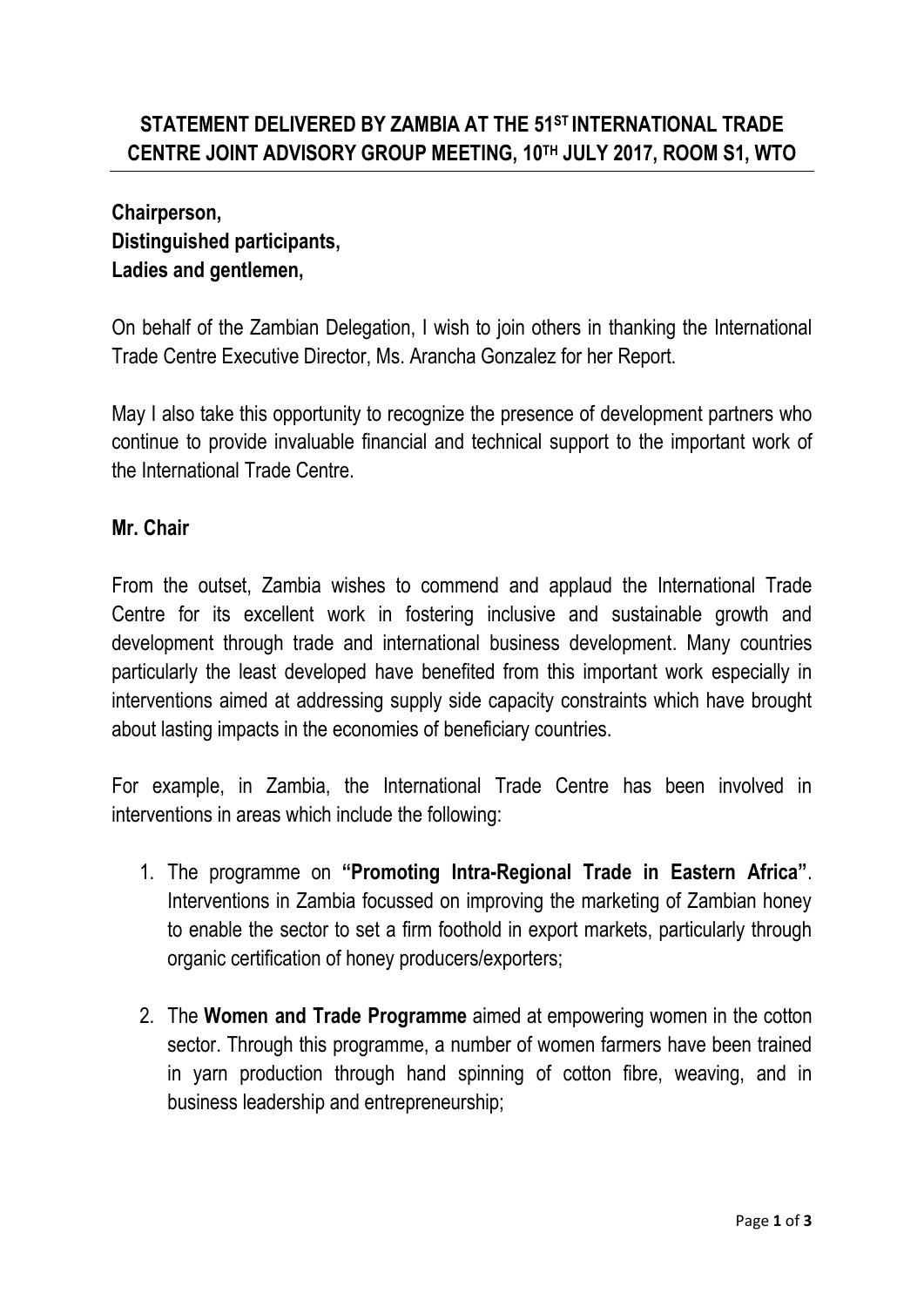- 3. The **Trade promotion and value addition for African regional project** implemented by ITC. Specifically, support has been provided to build the capacities of farmers and weavers through training in hand spinning, weaving, cotton classification and seed-cotton grading, cluster management, product development and quality management etc.) and to promote handloom products;
- 4. **Implementation of the UN Joint Programme on Green Jobs.** Under this programme, a series of capacity building trainings and coaching of SMEs have been delivered in Zambia on accessing finance. Phase 2 of the project is expected to focus on sectors such as agriculture, renewable energy, and tourism;
- 5. the **AIM for Results Programme**. The Zambia Development Agency was Benchmarked in 2014, and has received support for the implementation of a Performance Improvement Roadmap, particularly development of its Strategic Plan, a new Monitoring and Evaluation Framework as well as advisory services on various topics;
- 6. The **Partnership for Investment and Growth in Africa.** Zambia has participated in the Investment Promotion Seminar held in China where it marketed investment opportunities in Zambia in agro-processing and light manufacturing among others; and
- 7. Lastly, the development of an **online Trade Obstacles Alert system** to enhance the national level non-tariff barriers tracking, monitoring, reporting and resolving efforts of the Government. The system provides a platform for operators to report to the relevant authorities any trade obstacles they encounter;

**Mr. Chair,** these are just a few examples of the many interventions that highlight the critical role ITC has played in Zambia over the years in terms of trade capacity building, skills development and enhancing productive capacities of Small Businesses.

Moving forward, we would like to invite ITC to assist Zambia in the implementation of the 7 th National Development Plan for the period 2017 to 2021 which is a building block towards the Vision 2030. In the context of the Plan, economic diversification will be attained through value addition and industrialisation anchored on agriculture, mining and tourism among others. These sectors have been prioritised due to their high growth